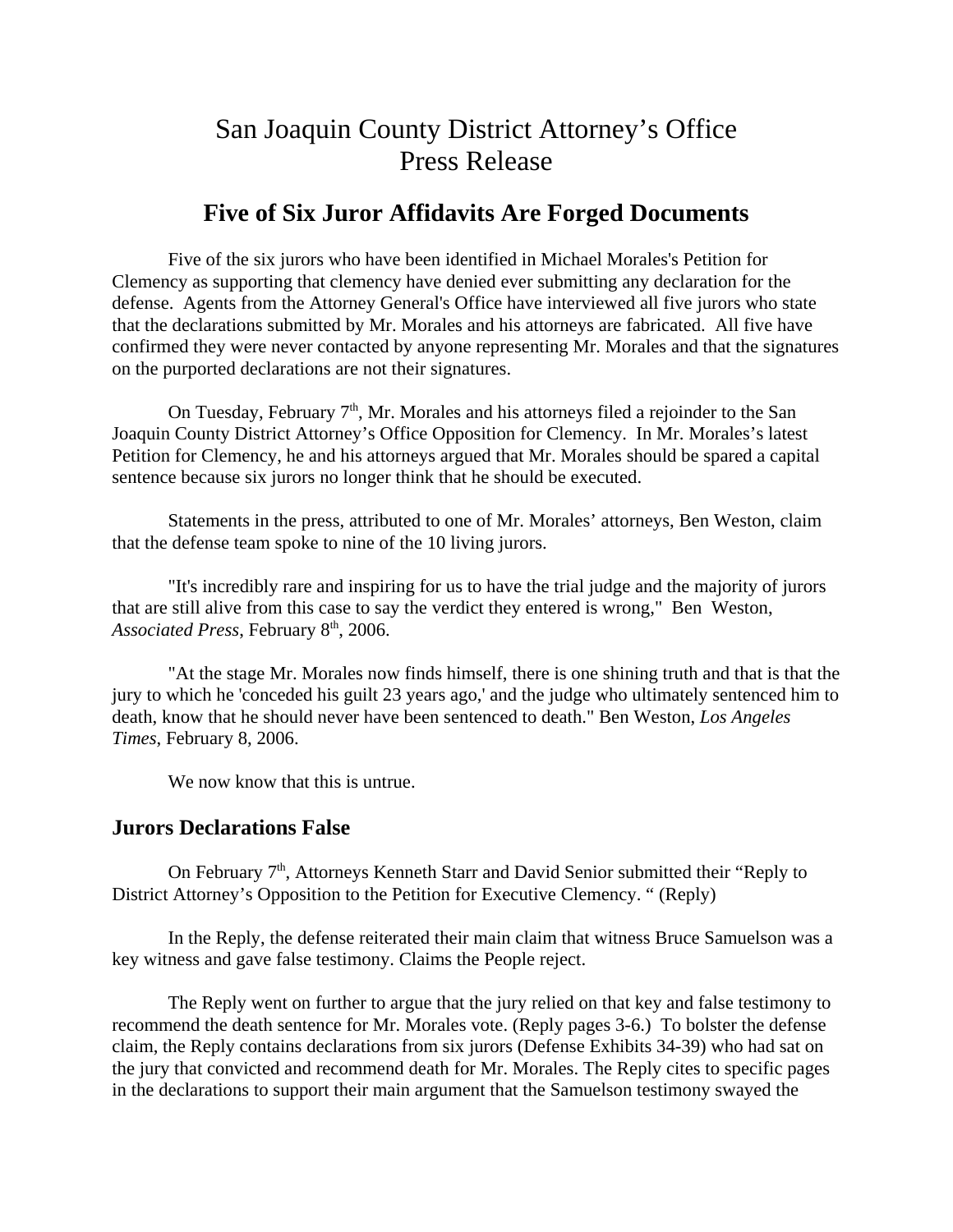jurors' vote.

In addition, the Reply quotes five jurors saying they were against carrying out Mr. Morales' sentence. The sixth quote tendered a noncommital opinion. (Reply, page 7.)

On February  $9<sup>th</sup>$ , mid-morning, it came to our attention that one or more juror declarations might be false.

By February  $10<sup>th</sup>$ , we had secured proper and verified declarations from five jurors saying that the Defense Exhibits 34-39 purporting to be defense declarations signed by them were complete fabrications with their signatures forged.

Because the jurors' names are under seal by court order and to protect their identities, they will be referred to as Jurors 1-6.

#### **Defense Declaration of Juror #1 (Exhibit #34)**

According to this Defense Declaration, Juror #1 claims that Juror #1 was interviewed (no date given) by investigator Kathleen Culhane and that Juror #1 "would take back the decisions I made in Mr. Morales case." (Reply, page 7; Declaration of Juror #1, page 2.) This declaration bears a signature and a date of February  $2<sup>nd</sup>$ , 2006.

On February  $9<sup>th</sup>$ , Juror #1 was interviewed by the Department of Justice. Juror #1 stated that earlier that day Juror #1 had appeared on the "John and Ken Show" (KFI Radio 650) with a person identified as "Ben Weston", an attorney for Mr. Morales. Juror #1 was identified on air by first name and as a juror who *had not* signed a declaration opposing Mr. Morales' death. Juror #1 was unaware until later contacted by the Department of Justice that the defense did in fact identify Juror #1 as a juror who did oppose Mr. Morlales execution.

Juror #1 was provided a copy of the Defense Declaration bearing Juror #1's name. Juror #1 unequivocally states that Juror #1 never met Kathleen Culhane or anyone from Mr. Morales' defense team (with the one exception discussed above). Juror #1 unequivocally states that Juror #1 never signed a defense declaration and that the initials and signature on the Defense Declaration bearing Juror #1's name are forged.

Juror #1 restates that it was the facts of the crime that led Juror #1 to vote for death; a position Juror #1 stands by today.

#### **Defense Declaration of Juror #2 (Exhibit #35)**

According to this Defense Declaration, Juror #2 claims that Juror #2 was interviewed (no date given) by investigator Kathleen Culhane and that "I do not want to stand by my vote to sentence Mr. Morales to death and I hope the court and Governor can do something to change the death sentence." (Reply, page 7; Declaration of Juror #2, page 3.) This declaration bears a signature and a date of February  $1<sup>st</sup>$ , 2006.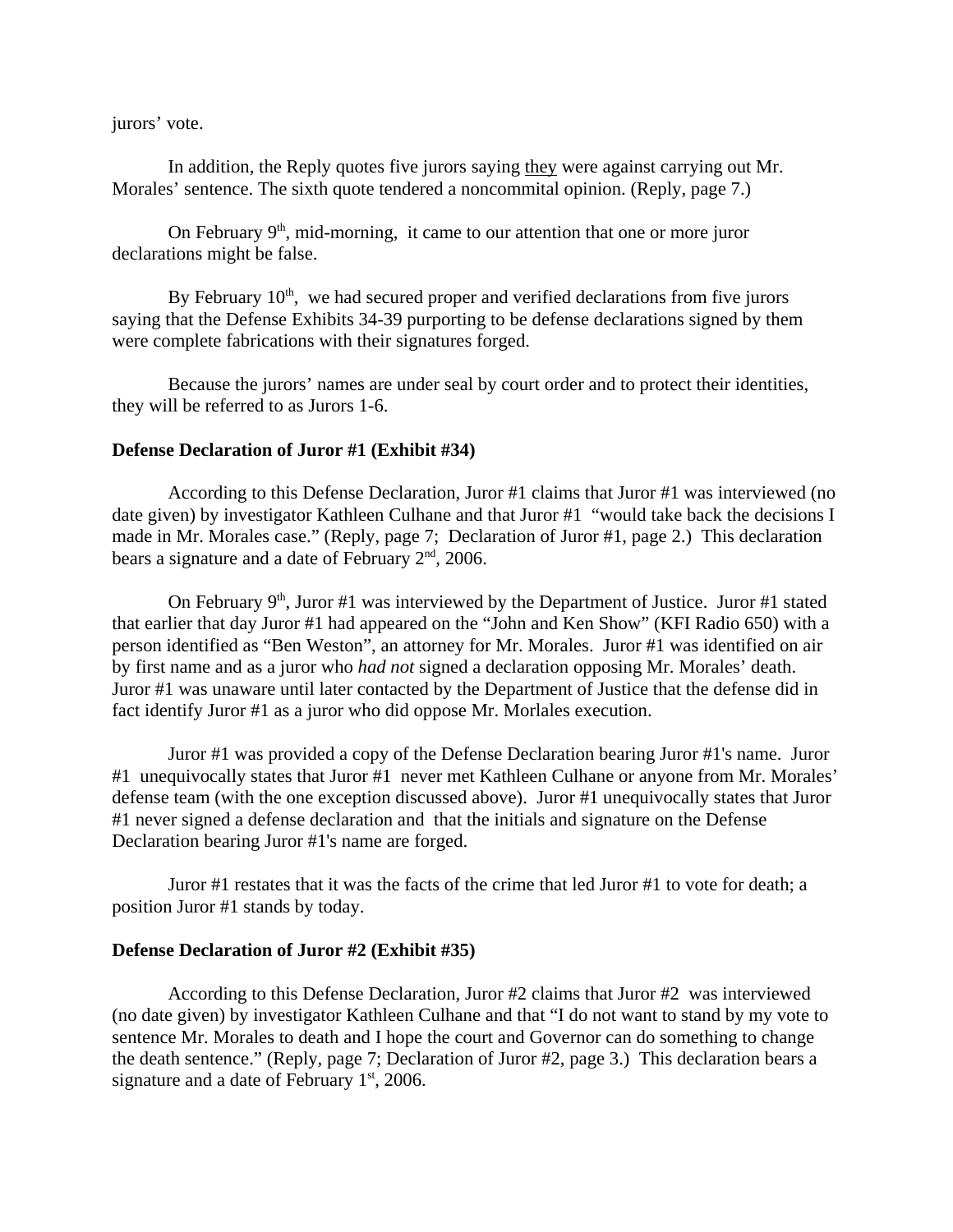On February  $9<sup>th</sup>$ , Juror #2 was interviewed by the Attorney General's Office. Juror #2 was provided a copy of the Defense Declaration bearing Juror #2's name. Juror #2 unequivocally states that Juror #2 never met Kathleen Culhane or anyone from Mr. Morales' defense team. Juror #2 unequivocally states Juror #2 never signed a defense declaration and that the signature on the Defense Declaration bearing Juror #2's name is forged, pointing out Juror #2's name is spelled incorrectly.

Juror #2 unequivocally states that Juror #2 does not wish to take back the original vote and believes Mr. Morales deserves to be executed.

#### **Defense Declaration of Juror #3 (Exhibit #36)**

According to this Defense Declaration, Juror #3 claims that Juror #3 was interviewed (no date given) by investigator Kathleen Culhane and that "it is my hope that our decision to give Mr. Morales the death penalty will not stand." (Reply, page 7; Declaration of Juror #3, page 2.) This declaration bears a signature and a date of February  $1<sup>st</sup>$ , 2006.

On February  $9<sup>th</sup>$ , Juror #3 was interviewed by the Department of Justice. Juror #3 was provided a copy of the Defense Declaration bearing Juror #3's name. Juror #3 unequivocally states that Juror #3 never met Kathleen Culhane or anyone from Mr. Morales' defense team. Juror #3 unequivocally states Juror #3 never signed a defense declaration and that the signature on the Defense Declaration bearing Juror #3's name is forged.

Juror #3 unequivocally states that Juror #3 believes that Mr. Morales' crime warrants the death sentence.

#### **Defense Declaration of Juror #5 (Exhibit #38)**

According to this Defense Declaration, Juror #5 claims that Juror #5 was interviewed (no date given) by investigator Kathleen Culhane and that "I do not want my vote to be used as a reason to give Mr. Morales the death penalty now." (Reply, page 7; Declaration of Juror #5, page 2.) This declaration bears a signature and a date of February  $2<sup>nd</sup>$ , 2006.

On February  $10^{th}$ , Juror #5 was interviewed by the Department of Justice. Juror #5 was provided a copy of the Defense Declaration bearing Juror #5's name. Juror #5 unequivocally states that Juror #5 never met Kathleen Culhane or anyone from Mr. Morales' defense team. Juror #5 unequivocally states Juror #5 never signed a defense declaration and that the signature on the Defense Declaration bearing Juror #5's name is forged, pointing out that the name on the Defense Declaration is a name Juror #5 has not used for 15 years and that it is, nevertheless, incorrectly spelled.

Juror #5 unequivocally states that Juror #5 has no regrets about voting for the death penalty in Mr., Morales' trial.

#### **Defense Declaration of Juror #6 (Exhibit #39)**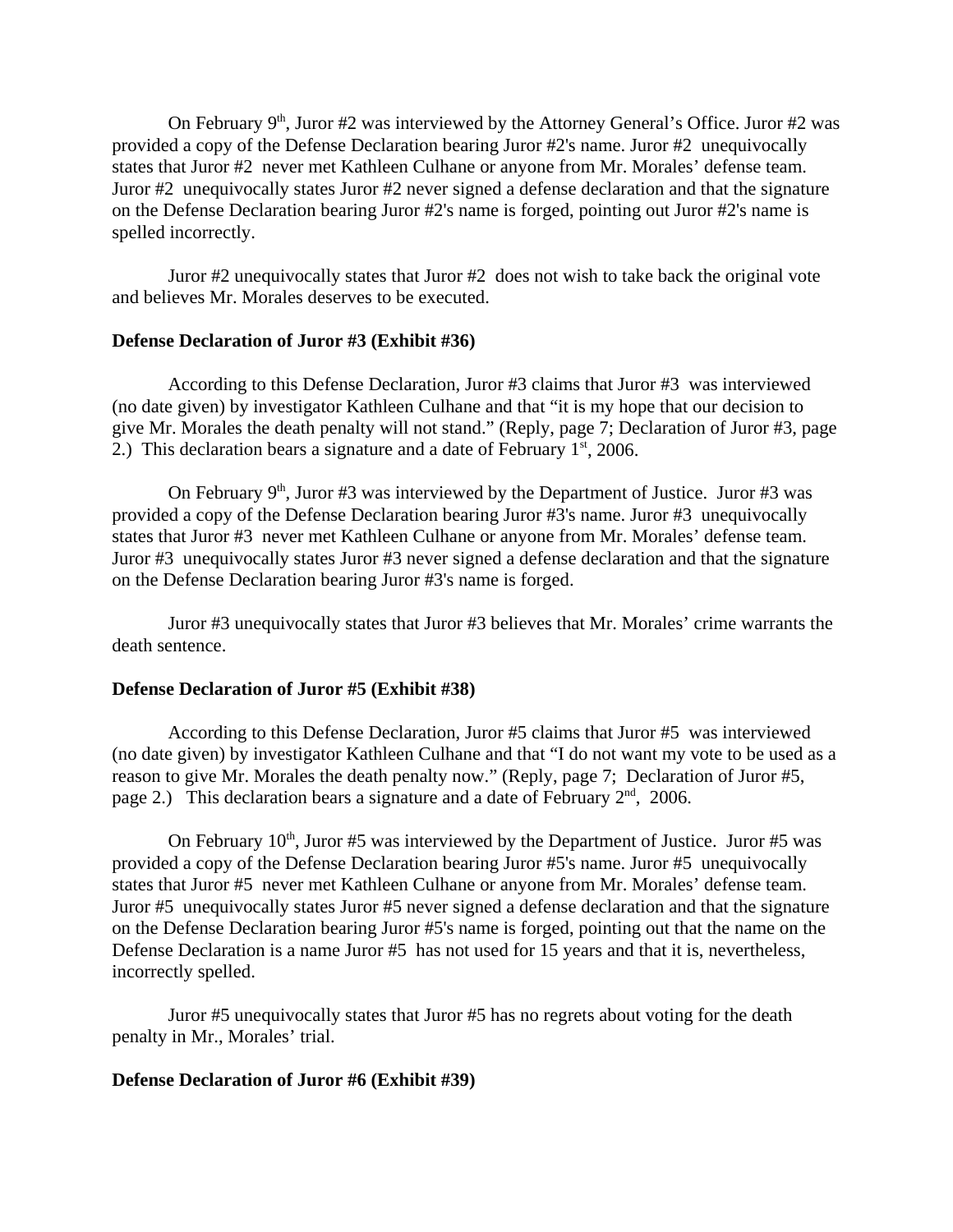According to this Defense Declaration, Juror #6 claims that Juror #6 was interviewed (no date given) by investigator Kathleen Culhane and that "I hope Mr. Morales can be given another trial where the truth can be heard, and reevaluated by another jury."(Reply, page 7; Declaration of Juror #6, page 1.) This declaration bears a signature and a date of February  $2<sup>nd</sup>$ , 2006.

On February  $9<sup>th</sup>$ , Juror #6 was interviewed by the Department of Justice and Attorney General's Office. Juror #6 was provided a copy of the Defense Declaration bearing Juror #6's name. Juror #6 unequivocally states that Juror #6 never met Kathleen Culhane or anyone from Mr. Morales' defense team. Juror #6 unequivocally states Juror #6 never signed a defense declaration and that the signature on the Defense Declaration bearing Juror #6's name is forged.

## **Witness Declaration False**

On January 27<sup>th</sup>, Attorneys Kenneth Starr and David Senior submitted their "Petition for Executive Clemency" (Petition) for Michael Morales. In the exhibits attached to the Petition was an eleven page declaration purported to be from Patricia Felix. (Defense Exhibit 30, Petition). In this declaration, Ms. Felix recanted her trial testimony claiming police and prosecutorial misconduct.

On Monday, February 6<sup>th</sup>, this office filed its Opposition to Mr. Morales' Petition for Clemency. Contained in the supporting documents, the San Joaquin County District Attorney's Office presented a transcribed interview and declaration from trial witness Patricia Felix (People's Exhibit 136), in which she stated that the eleven page declaration (Defense Exhibit 30, Petition) submitted by Mr. Morales and his attorneys, recanting her trial testimony, was a fabrication.

Like the five jurors above, she stated that she had never been contacted by anyone representing Mr. Morales, had never seen her purported declaration (Defense Exhibit 30, Petition) , and that the signature on that declaration was forged.

On February  $7<sup>th</sup>$ , Attorneys Kenneth Starr and David Senior submitted their "Reply to District Attorney's Opposition to the Petition for Executive Clemency. " (Reply).

In the Reply, along with the five forged juror declarations, was a declaration from Kathleen Culhane, an investigator hired by Mr. Morales' defense team. (Defense Exhibit 56, Reply.) Ms. Culhane's exhibit was submitted, in part, to support the defense contention that:

"The prosecuting officials persist in their shameful efforts to coerce false testimony and suppress favorable evidence." (Reply, page 15.)

"The entire declaration [People's Exhibit 136] is a patent falsehood, as the prosecuting authorities had good reason to know." (Reply, page 15.)

"The declaration they provide from Patricia Felix is further evidence that they go out and muscle witnesses under oath.," Ben Weston, *Lodi Sentinel News*, February 7<sup>th</sup>, 2006.